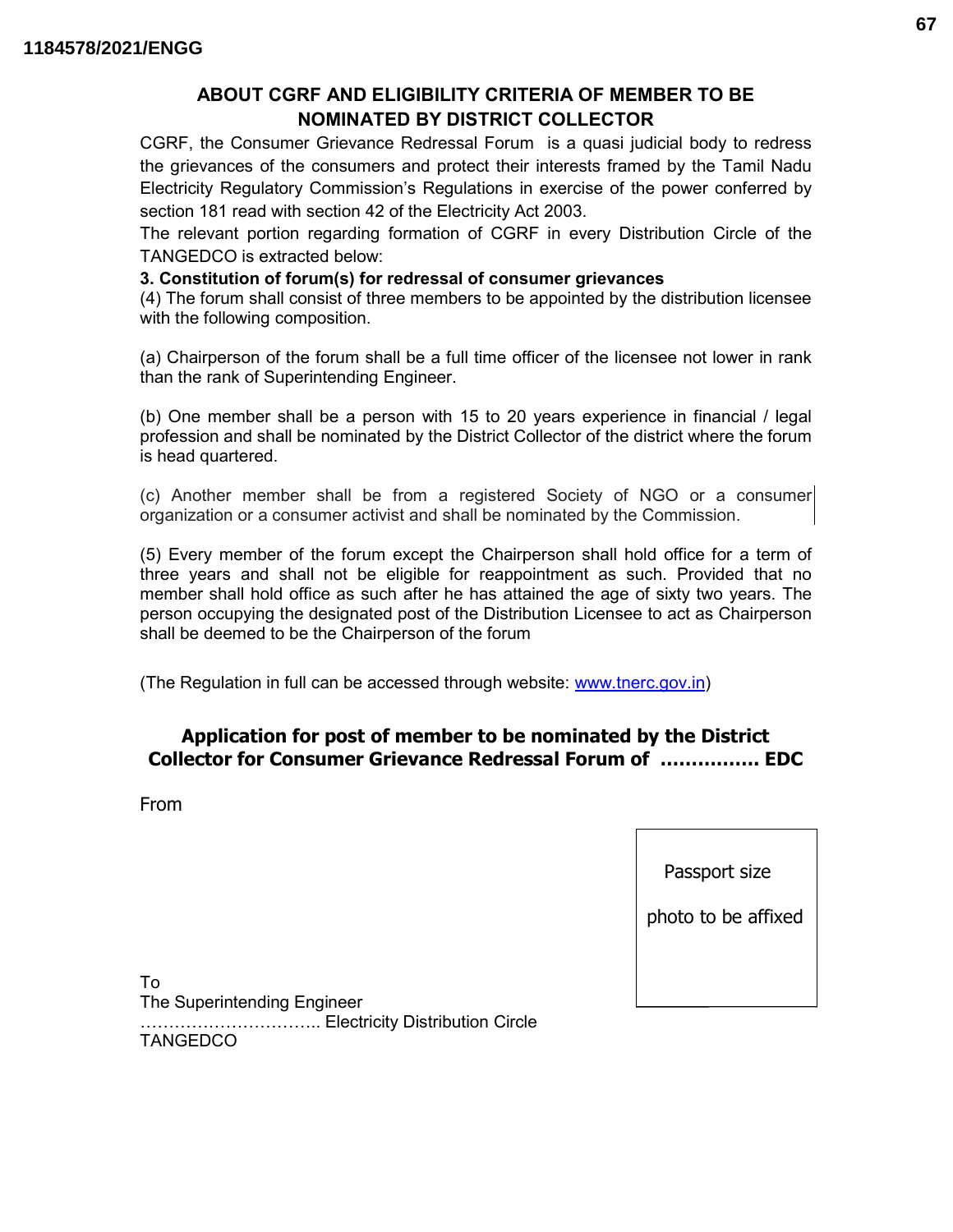#### **1184578/2021/ENGG**

| S.        | <b>Particulars</b>                                                                 | <b>Details</b> |
|-----------|------------------------------------------------------------------------------------|----------------|
| No.<br>1. | Name                                                                               |                |
|           |                                                                                    |                |
| 2.        | Date of birth                                                                      |                |
|           | (Document to be enclosed)                                                          |                |
| 3.        | <b>Educational Qualification</b>                                                   |                |
| 4.        | (Copy of certificate to be enclosed)<br><b>Address: Residential</b>                |                |
|           |                                                                                    |                |
|           | Office (if any)                                                                    |                |
|           | (Residential proof to be enclosed)                                                 |                |
| 5.        | Phone No.:<br>Landline                                                             |                |
|           |                                                                                    |                |
|           | Mobile                                                                             |                |
| 6.        | Email ID                                                                           |                |
|           |                                                                                    |                |
| 7.        | If a member of CGRF of any other circle                                            |                |
|           | earlier, please specify the period and                                             |                |
|           | name of the forum.                                                                 |                |
| 8.        | Profession/Occupation                                                              |                |
|           |                                                                                    |                |
|           | (For Finance/Legal profession the                                                  |                |
|           | relevant details such as experience,                                               |                |
|           | position/responsibilities held, copies of<br>documents as evidence of such status/ |                |
|           | experience etc. to be enclosed.                                                    |                |
| 9.        | Details where practicing under Senior                                              |                |
|           | Lawyer, Chartered Accountants etc. their                                           |                |
|           | recommendation and reference should be                                             |                |
|           | enclosed. If working under any                                                     |                |
|           | Govt./private<br>organization,<br>their<br>concurrence/ no objection letter to be  |                |
|           | furnished.                                                                         |                |
|           |                                                                                    |                |
|           |                                                                                    |                |
|           | In case the nominee is a self practicing                                           |                |
|           | lawyer/ accountancy, proof for the same<br>should be enclosed.                     |                |
| 10.       | Contributions to Consumer Cause with                                               |                |
|           | supporting documents.                                                              |                |
|           |                                                                                    |                |
| 11.       | <b>Skills and Abilities</b>                                                        |                |
|           |                                                                                    |                |
|           |                                                                                    |                |
|           |                                                                                    |                |